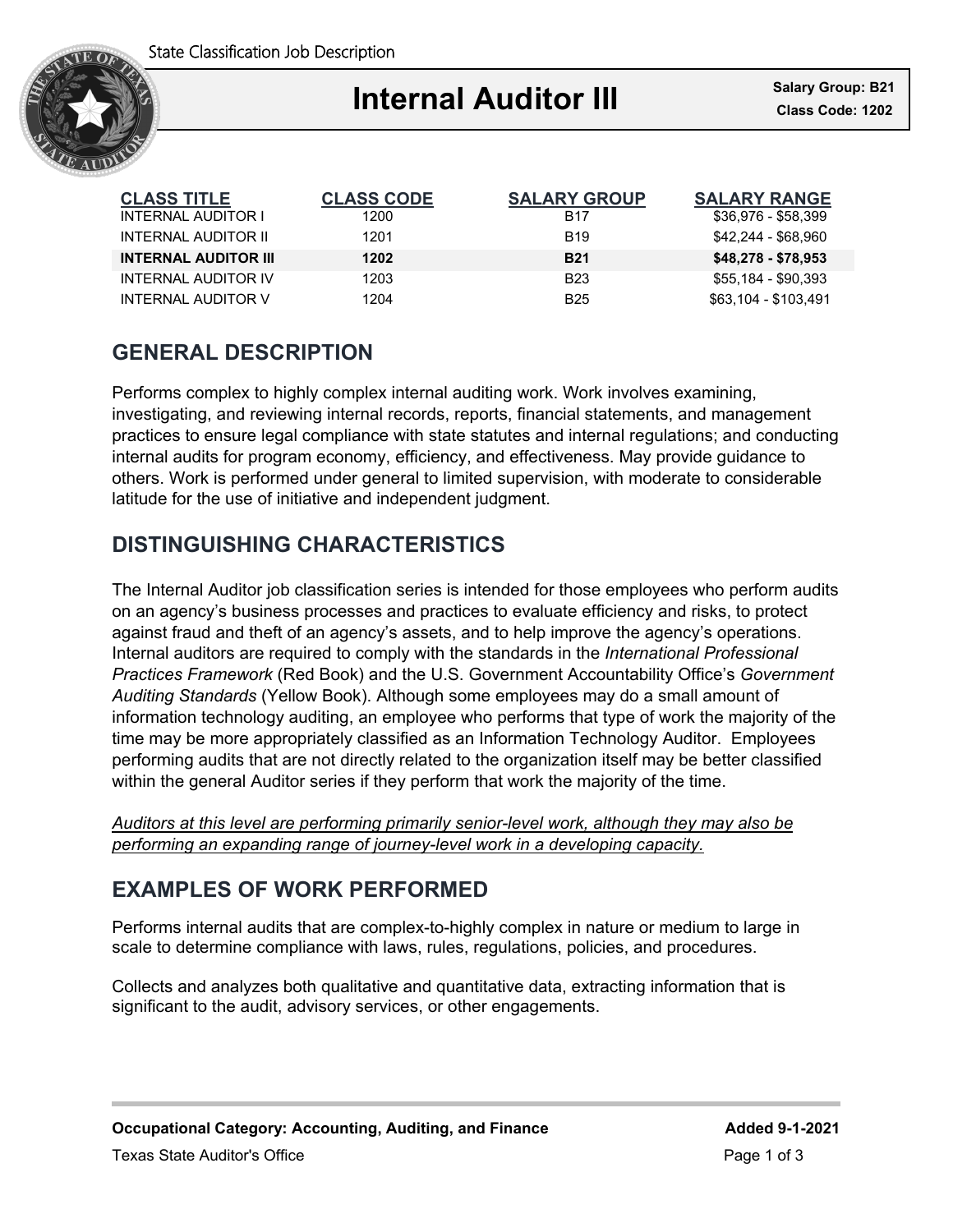Examines and analyzes management operations, internal control structures and systems, information technology databases and systems, and accounting records for reliability, adequacy, accuracy, efficiency, and compliance with legal regulations; and reports erroneous or questionable transactions.

Conducts research related to the audit, advisory services, or other engagements; develops conclusions on the collected data; and reports erroneous or questionable transactions and findings.

Prepares working papers to document the results of the work performed, including interviews, data analysis, and other documentation.

Prepares audit reports of findings, outlines discrepancies, and recommends corrective actions.

Advises internal stakeholders on the requirements, liabilities, and penalties of compliance and noncompliance with legal regulations; and recommends improved accounting or management operation systems controls.

Reviews and documents applicable laws, regulations, policies and procedures, and financial and administrative controls for the development of audit procedures.

Prepares or assists in preparing audit reports of findings, outlines discrepancies, and recommends corrective actions.

Assists with developing audit scopes, objectives, procedures, and deliverables.

Assists with conducting project-related interviews and meetings.

May conduct or assist in conducting follow-up assessments to determine implementation status of recommendations.

May conduct or assist in conducting special investigations into questionable practices or transactions.

May provide guidance to others.

Performs related work as assigned.

### **GENERAL QUALIFICATION GUIDELINES**

### **EXPERIENCE AND EDUCATION**

Experience in accounting, auditing, and/or finance work. Graduation from an accredited fouryear college or university with major course work in accounting, business administration, finance, information technology, economics, or a related field is generally preferred. Experience and education may be substituted for one another.